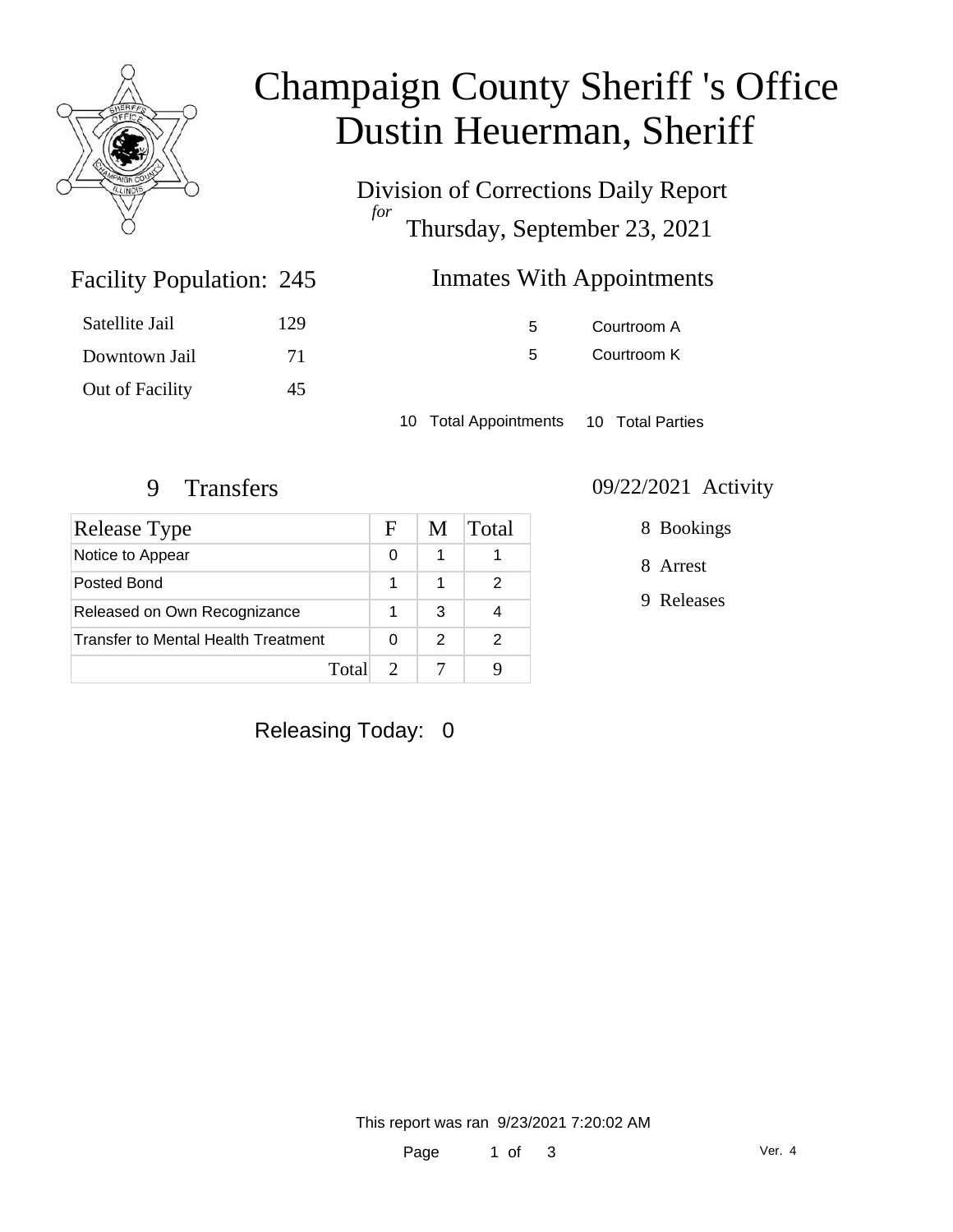

# Champaign County Sheriff 's Office Dustin Heuerman, Sheriff

Division of Corrections Daily Report *for* Thursday, September 23, 2021

#### Custody Status Count

- Civil Sentenced CCCC 1
- Electronic Home Dentention 17
	- Felony Arraignment 9
		- Felony Other 3
	- Felony Pre-Sentence 5
		- Felony Pre-Trial 170
	- Felony Pre-Trial DUI 1
	- Felony Sentenced CCSO 4
	- Felony Sentenced IDOC 13
		- Hold Other<sub>2</sub>
		- Misdemeanor Pre-Trial 1
			- Petition to Revoke 6
			- Remanded to DHS 13
				- Total 245

This report was ran 9/23/2021 7:20:02 AM